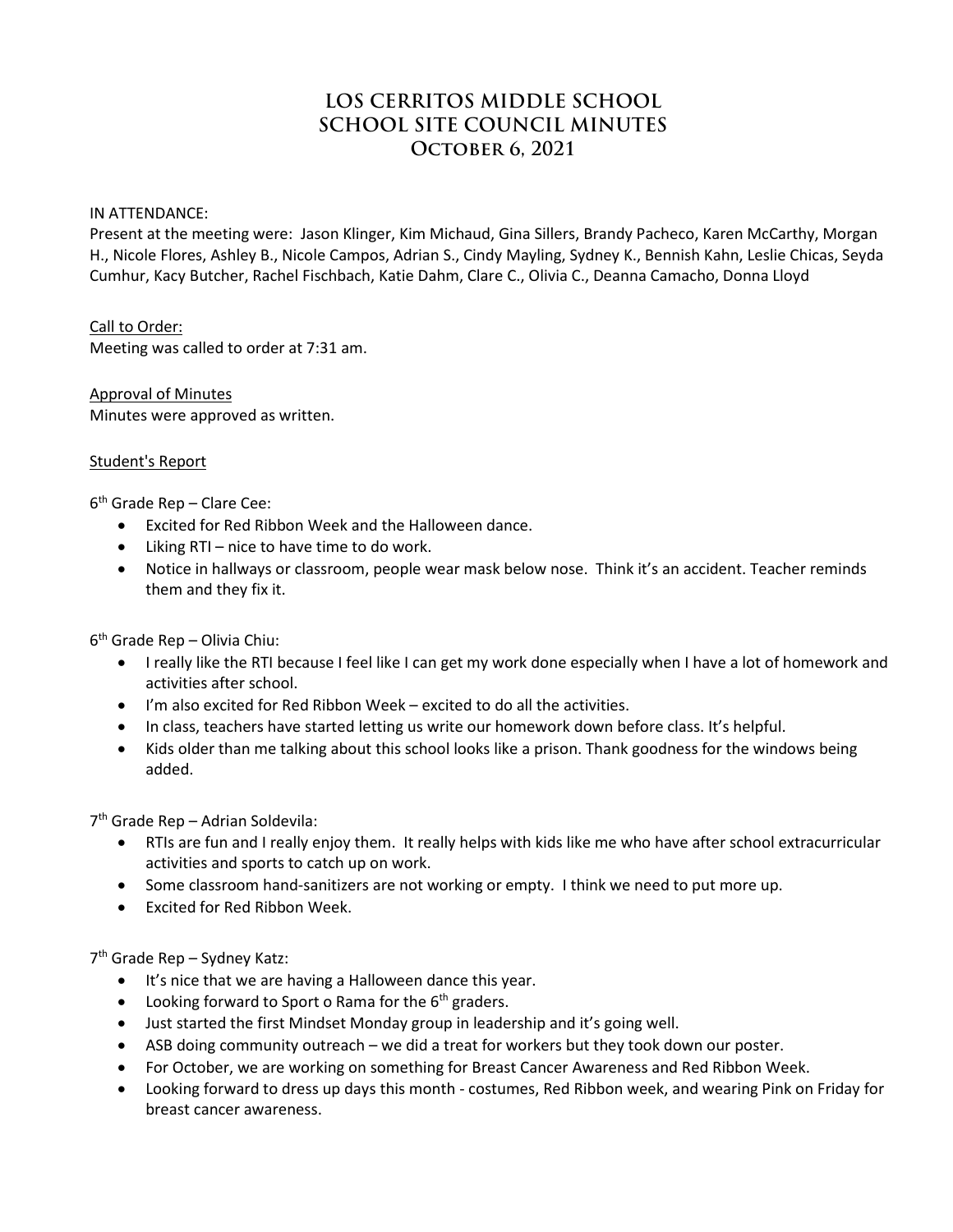8th Grade Rep – Ashley Bryant:

- Halloween Dance will be different this year, outside near tennis courts and no haunted house. Fear most kids won't go since there is no haunted house.
- A lot of people get the free meals but since not enough kids raise their hands the cafeteria runs out of meals. Kids will grab what food items they want and throw the rest of the food away.
- This Friday is wear pink for Breast Cancer Awareness.

8<sup>th</sup> Grade Rep – Morgan Humphrey:

- So far school is going smoothly and teachers are assigning the perfect amount of work.
- Some kids put backpacks in their next class after PE.
- In Leadership, we are working on Birthday grams. We passed out September birthdays and are now working on the rest.
- Teachers should be a good role model for students.
- Working on Knights of Monday presentations for Leadership.
- Teachers understand importance of group projects.
- False fire drill the other day, was a surprise for everyone but we all got out okay.
- On Wednesdays when the counselors talk on zoom. Thought it would be boring, but I really enjoy having that one day to improve study habits.

### Counselor's Report – Karen McCarthy:

- Started doing SEL (social emotional learning) lessons on Wednesdays, as part of RTI and Thursday is academic portion. We do it for the whole school via zoom. Today is the third lesson, at times we have technical difficulties. This lesson is on time management and organization.
- Moving forward with Second Step (district provide curriculum) more into social emotional topics.
- Working on Coffee with Counselors hoping to start in November. Might do it with all MS or just our school. Will be on Zoom. Will be a Forum for parents.
- Started working with the D and F list. First Quarter is almost over. Not enough grades in gradebook so many show Ds or Fs.
- Very busy many social emotional issues coming up. Adjustment for kids to be here all day.

#### DAC Report - Cindy Mayling:

- Meeting was held on September 14. During meeting was introductions and training.
- What is DAC? DAC is the district advisory council for CVUSD, which is comprised of a parent representative from each school site. In addition, the council has an elected executive board, and oversight from our newly appointed assistant superintendent of instruction, Kenny Loo.
- Superintendent Dr. Mark McLaughlin attends regularly, to answer questions and provide input, and, as a collective group, we report about happenings at our schools, as well as concerns or issues to be addressed.
- We also have representatives from various other DACs provide updates as well. Public DAC meetings are held the second Tuesday of each month from 9-11:30 a.m. The agenda information is on the district's website.
- Parent reps shared about the various start-of-the-year activities. As we know kids are excited to be back on campus!
- The district is hiring. Many of our school sites have openings for campus safety and para educator positions. Visit the Conejousd website for complete job listings.
- October is national bullying prevention month, and that October 20 is the district's Unity Day. Everyone was encouraged to check out: [\(https://www.pacer.org/bullying/nbpm/\)](https://www.pacer.org/bullying/nbpm/)
- We saw a school opening report from district personnel, who shared what's happening at the various levels: elementary, middle and high school; as well as remote.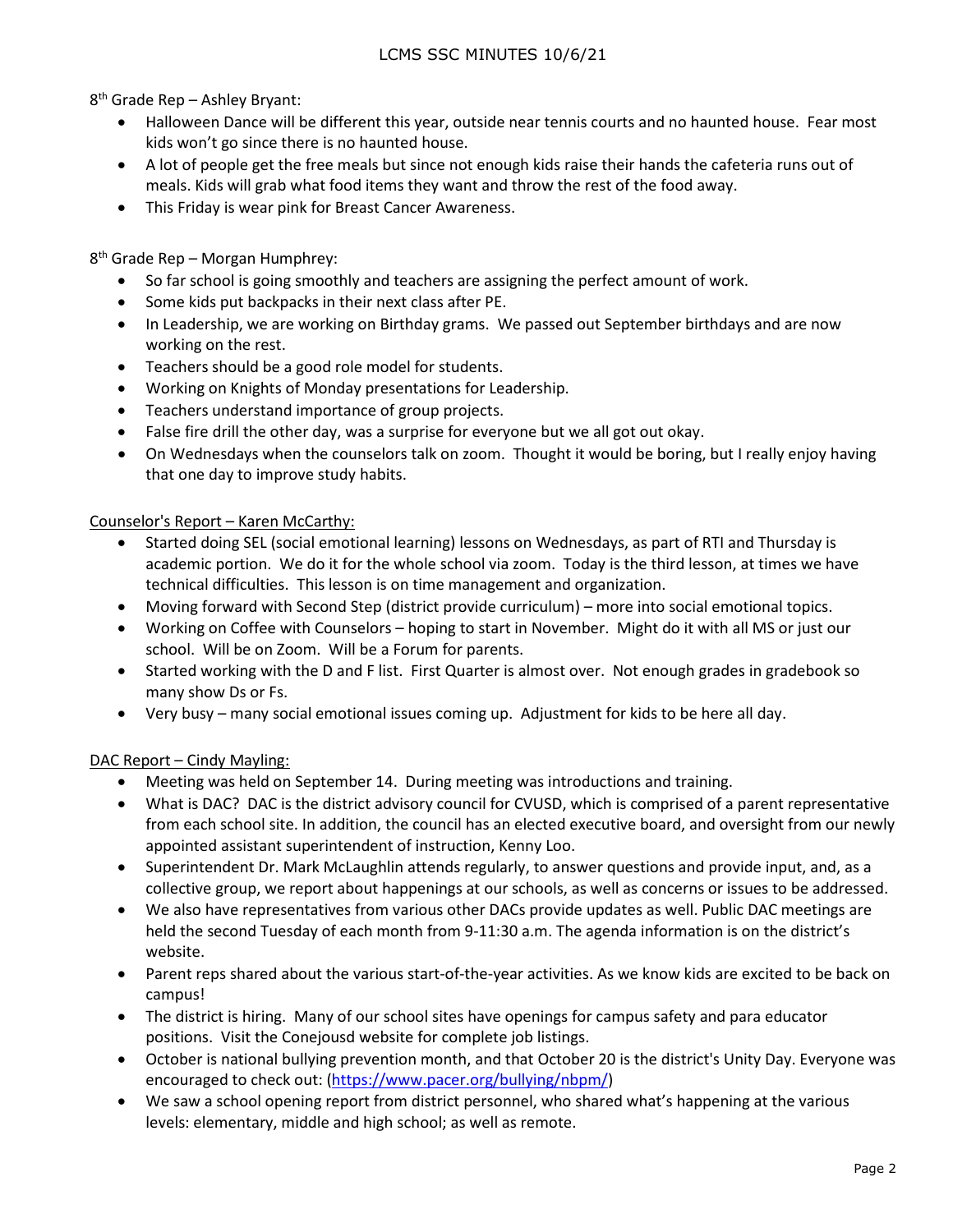- ELEMENTARY:
	- $\circ$  The new Wonders Language curriculum is in full use (it's a comprehensive PreK-5) literacy curriculum designed to reach all learners and provide equity of access
	- o There's discussion of recess transitioning to by grade, instead of by zones
	- o New online programs like Link, ixl, Lexia and mystery science
	- o After-school enrichment programs via CRPD kicked off this week
	- o 1:1 tech ratio; TK-2 should receive theirs soon (touch screen chrome books were ordered)
- MIDDLE SCHOOL:
	- o Wellness counselor is avail 5 days a week and connects with school admin/counselors to provide direct support
	- $\circ$  Second Steps curriculum now universal  $-$  aimed to help students build tools related to self-awareness, self-management and decision making
	- $\circ$  Extra-curricular programs like Teen Center sports program and clubs are kicking into gear and the district has hired a new Outdoor School coordinator
	- o Extra funding has allowed for smaller class sizes
- HIGH SCHOOL:
	- $\circ$  Three wellness centers here's a WOW stat. Since school started, over 400 students have visited the wellness centers (breaks down to 5,000 minutes of support from the center psychologist/mental health experts) … if a student is determined to need long-term support, parental permission is requested
	- o There's now a gender neutral bathroom at each NPHS/TOHS/WHS sites
	- $\circ$  Efforts to diversify core lit and implement an ethnic studies course are underway
	- o Interesting note for next year: new law pushes back H.S. start time to 8:30 a.m., which means there will be evaluation underway of how to make up the minutes (work into an extra period/extend the end of the day)
- REMOTE/VIRTUAL: 2.5% of enrolled students are virtual/at-home learners
- NEW: Newcomer's Academy at NPHS for students and families coming from other countries
	- $\circ$  Social worker hired to support these families through language and technology barriers, as well as direct them to community resources
	- o Offers transportation from TOHS and WHS
	- o Currently about 40 students enrolled in this academy
- STUDENT SUPPORT SERVICES
	- o Staff/teachers received a full day of equity training prior to start of school
	- o Staff working to assess overdue assessments/services
	- $\circ$  Increased mental health staff on campuses with intentional goal to hire bilingual
	- o Planning for dual language immersion program to launch in 2022 at Conejo Elementary (English/Spanish)
- Discussion of the new hashtag #CVUSDFORWARD … we, as a district, are looking forward. They hope to direct families to their website[: https://www.conejousd.org/CVUSD-Forward](https://www.conejousd.org/CVUSD-Forward) for all updates related to COVID-19 and safety measures, student technology updates, free meals for all children at school, CVUSD FAQs and resource guides, etc.

# SEDAC Report – Deanna:

- Safety plan presentation by Gary Bradbury focused on safety plans for students with disabilities, included information on safety drill training for staff. Explanation of annual survey done by Administration at school sites.
- Review this fall plans to include all the overall safety plans.
- Stimulus funding One time dollar will be given by the state for students with disabilities. The district received is \$559 per student (total \$1,181,000) to address learning loss. This was based on total number of students with IEPs back in 2019.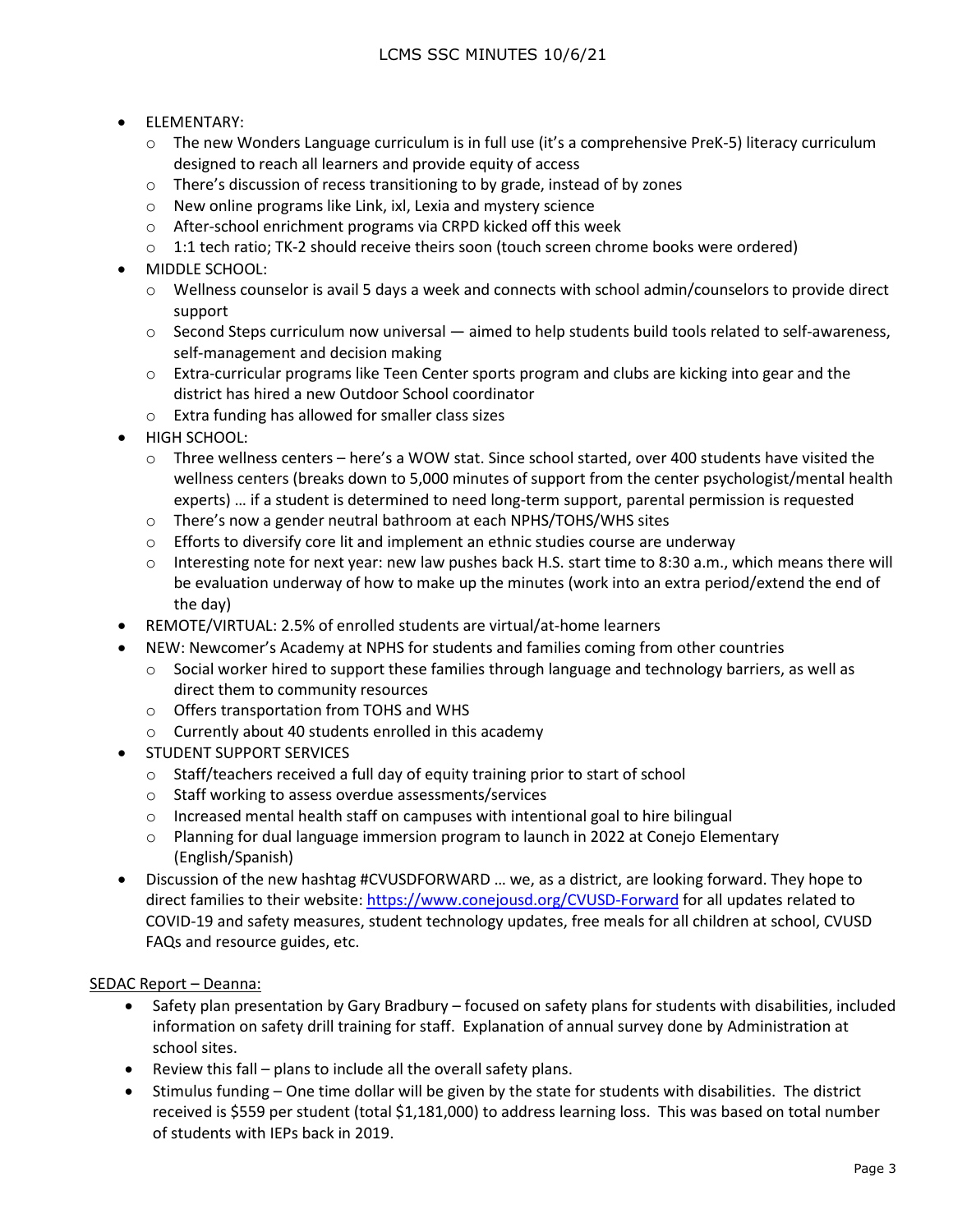- School district needs to create a plan on how to spend money needed plan by Oct. 1. Reaching out to stake holders and reporting back.
- COVID info district will be working with families who have IEPS and 504 plans to proceed with how to help them.
- School Choice applications be available on November  $1<sup>st</sup>$ .
- Transition meetings for MS to HS will meet on Nov. 3<sup>rd</sup> from 5-6pm via zoom.
- Transition meetings for Elem to MS will meet on Nov. 10<sup>th</sup> from 5-6pm via zoom.
- The future meetings for Preschool to Elementary is not set yet.
- SEDAC time lines for job responsibilities have been updated. Visit SEDAC website there is a link for time lines on Google Drive.
- Unity Day on Oct. 20<sup>th</sup> asking for all to wear orange show unity for kindness, acceptance and inclusion.

# GATE Report – Bennish:

- We had a meeting on Friday, October  $1^{st}$ .
- Some Enrichment activities are coming to Middle Schoolers
	- $\circ$  Virtual JPL Tour on Oct. 12<sup>th</sup>, 3:30 4pm. Share info with GATE parents.
	- $\circ$  Public speaking workshop through T.O. Library on Oct. 15-17 register through Library website.
- Committee Updates
	- $\circ$  An overview of the intent and direction for each committee was given. We are looking for GATE reps to share their voices on either the Curriculum/Equity or Enrichment/Grant committees. This can be done by either joining the committee or just emailing the executive board with your thoughts, opinions and/or concerns regarding these topics.
	- $\circ$  The district is committed to promoting Diversity, Equity, and Inclusion throughout our school sites. GATE-DAC would like to be part of this work. We need our GATE-DAC reps to be the eyes and ears of positive DEI experiences at the school sites. If you see or hear of a positive DEI experience, please share with us at our next meeting.
- Request to know how many GATE families opted in for middle schools and what activities are coming up.
- We need to see what LC is planning.

# ELAC/DELAC Report – Pacheco:

- First ELAC meeting was not as successful. Some families did not receive all-call message. We will make sure when everybody is aware of the meetings. Next meeting in November and hopefully we will have a DELAC rep.
- Able to honor 42 ELD students who have increased ELPAC score. They moved up levels and are close to reclassification.
- There were only a couple of students at the ELAC meeting, the rest of students received their certificates and a candy.
- We have some things in place to further support our ELD students as well as the teachers who are supporting those students.

# PSTA Report – Deanna:

- We had the fundraiser at Fusion Grill very successful, raised \$334 for the school.
- Looking forward to helping out with end of month dance. We are all available to help at dance.
- November family food night still working on details.
- Please let us know what we as PTSA can do for the school.

#### Boys & Girls Club Report – Leslie Chicas:

- To Brandy please add me to the ESL list, I speak Spanish and would love to help.
- We have 77 kids registered for October. We go month to month.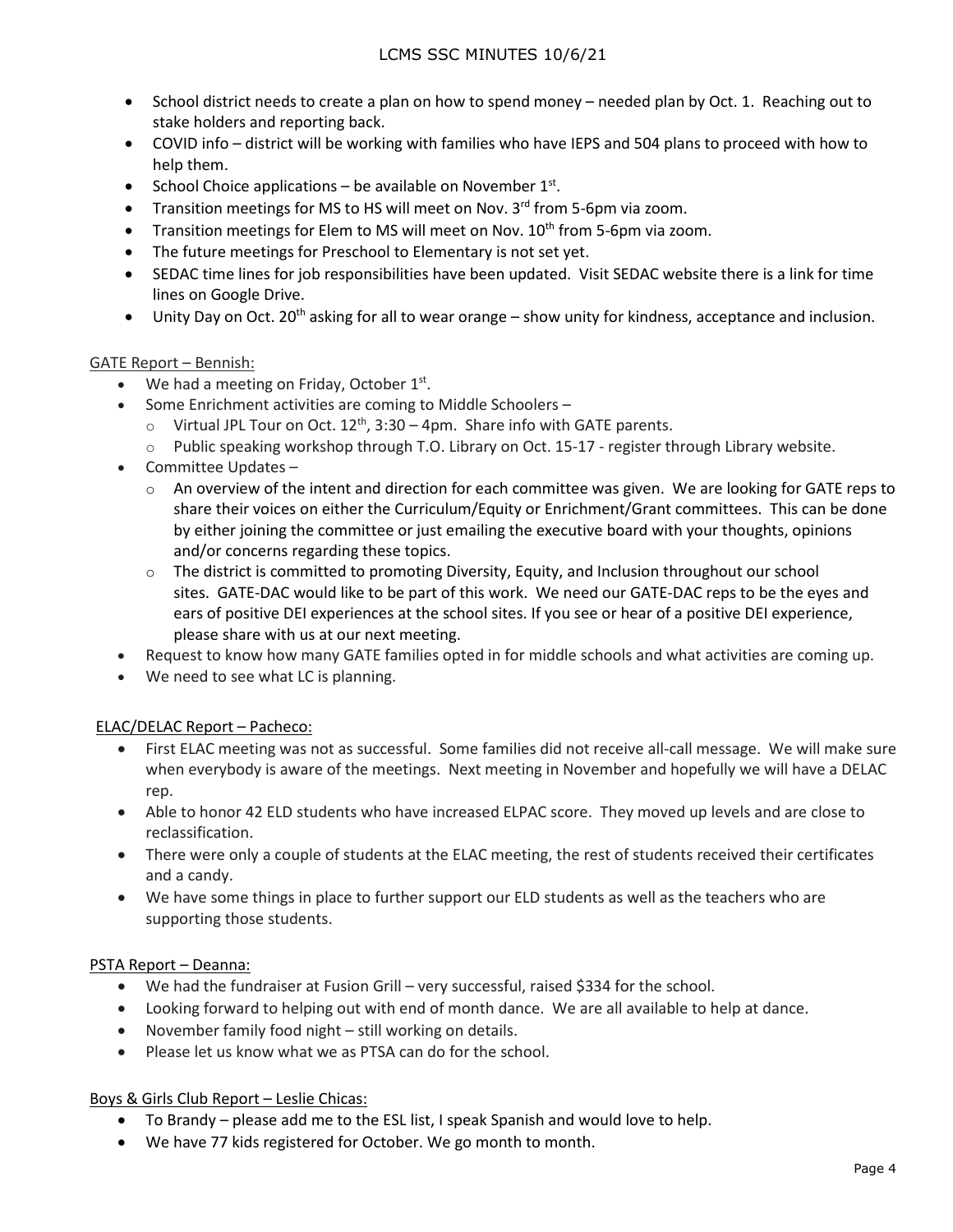- This month, we are providing members and friends passes to come to the club. Oct. 15th first bring a friend day.
- Will email the flyer to Klinger. Counseling can share it with your families.
- Oct.  $19<sup>th</sup>$  will be a minimum day.
- Lots of activities for the kids. Arts and crafts, sports, games, social emotional learning, etc.
- Halloween Party Oct 29<sup>th</sup> will be a bring a friend day.
- I noticed that a lot of students walk to Vons/Taco Bell too many kids skating in area. I will target that area for those kids to join the club if they aren't picked up right away.

#### Teacher Reports:

- Rachel Fischbach back into routine happy kids get to be back in classroom.
- During the SEL RTI, I have 8<sup>th</sup> graders and there is a lot of disengagement. Boring not fun. Working through with why we have to do things has been challenging.
- Seeing a lot of strength with being on task, getting things together big improvement since beginning of year.

#### Principal's Report – Jason Klinger:

- New CVUSD communications Ventura health has adopted a 7-day quarantine for close contact. Have to test on day 5 and can return with negative test.
- Teachers doing a great job posting on canvas.
- Talk of Governors' vaccine mandate. District has been reviewing announcement. If anything is required, we will relate to parents. Just an announcement and not a policy yet.
- Conversations regarding people passing out flyers regarding demo of condoms. These are not in our family health unit so therefore not true and all call went out to parents.
- Pass on any questions, lots of talk at board level and in community. Science teachers are developing a plan to implement the Teen Talk and will have further communications going out through all  $7<sup>th</sup>$  grade families, as we get closer.
- Thanks to Choir programs Fall Y'All Show Lots of work provided to kids and looking forward to winter performance. Still working on a location.
- Mentioned RTI we started our first RTI session. Wed is social/emotional lessons because we are seeing increased stressed and anxiety in students. Teachers are trying to keep work at a manageable level.
- Outdoor School looks like it will happen we are finalizing contract. Once that happens, will have a meeting with parents. No conversation relating to including  $7<sup>th</sup>$  graders.

Michaud – Activities

- Oct.  $8^{th}$  wear Pink.
- $\bullet$  Oct.  $15<sup>th</sup>$  Sport-O-Rama
- The week before Halloween Red Ribbon week five different dress up day. Friday Halloween costumes.
- Halloween dance if indoors we need to require masks. Moved to Futsol courts outside not a lot of lighting – will be dark. Ordering new lighting. Inflatable will be added. ASB is working hard on what to add.
- Clubs are up and running 13 different lunchtime clubs so far on variety of days. Clubs are announced every day in morning and Mrs. Sillers lists them in Leopard Letter.

Old Business No old business